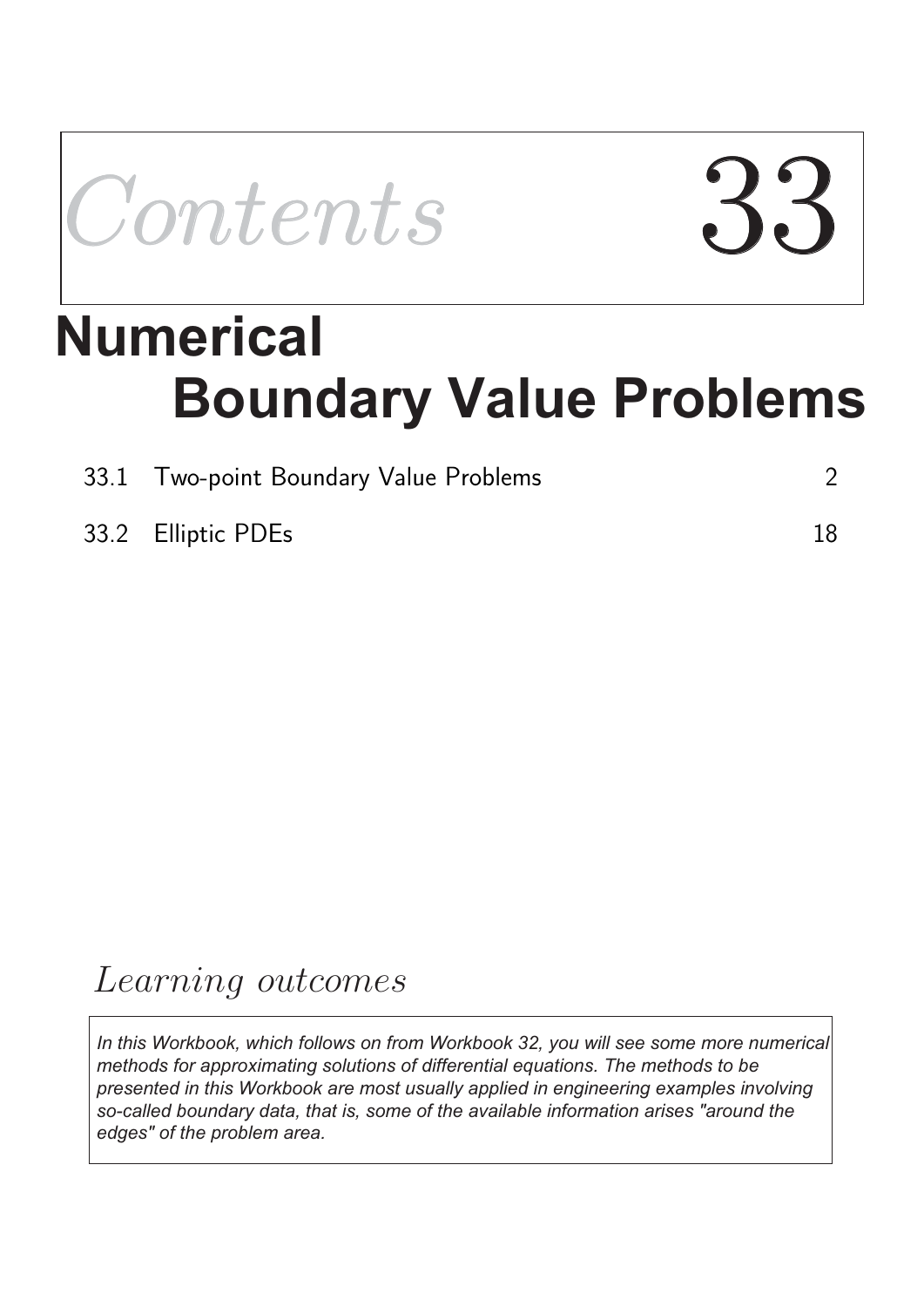## **Two-point Boundary Value Problems**





### **Introduction**

Boundary value problems arise in applications where some physical process involves knowledge of information at the edges. For example, it may be possible to measure the electric potential around the edge of a semi-conductor and then use this information to infer the potential distribution near the middle.

In this Section we discuss numerical methods that can be used for certain boundary value problems involving processes that may be modelled by an ordinary differential equation.

| Prerequisites<br>Before starting this Section you should        | • revise central difference approximations<br>(HELM 31)                                            |
|-----------------------------------------------------------------|----------------------------------------------------------------------------------------------------|
|                                                                 | • approximate certain boundary value problems<br>using central differences                         |
| <b>Learning Outcomes</b><br>On completion you should be able to | • obtain simple numerical approximations to<br>the solutions to certain boundary value<br>problems |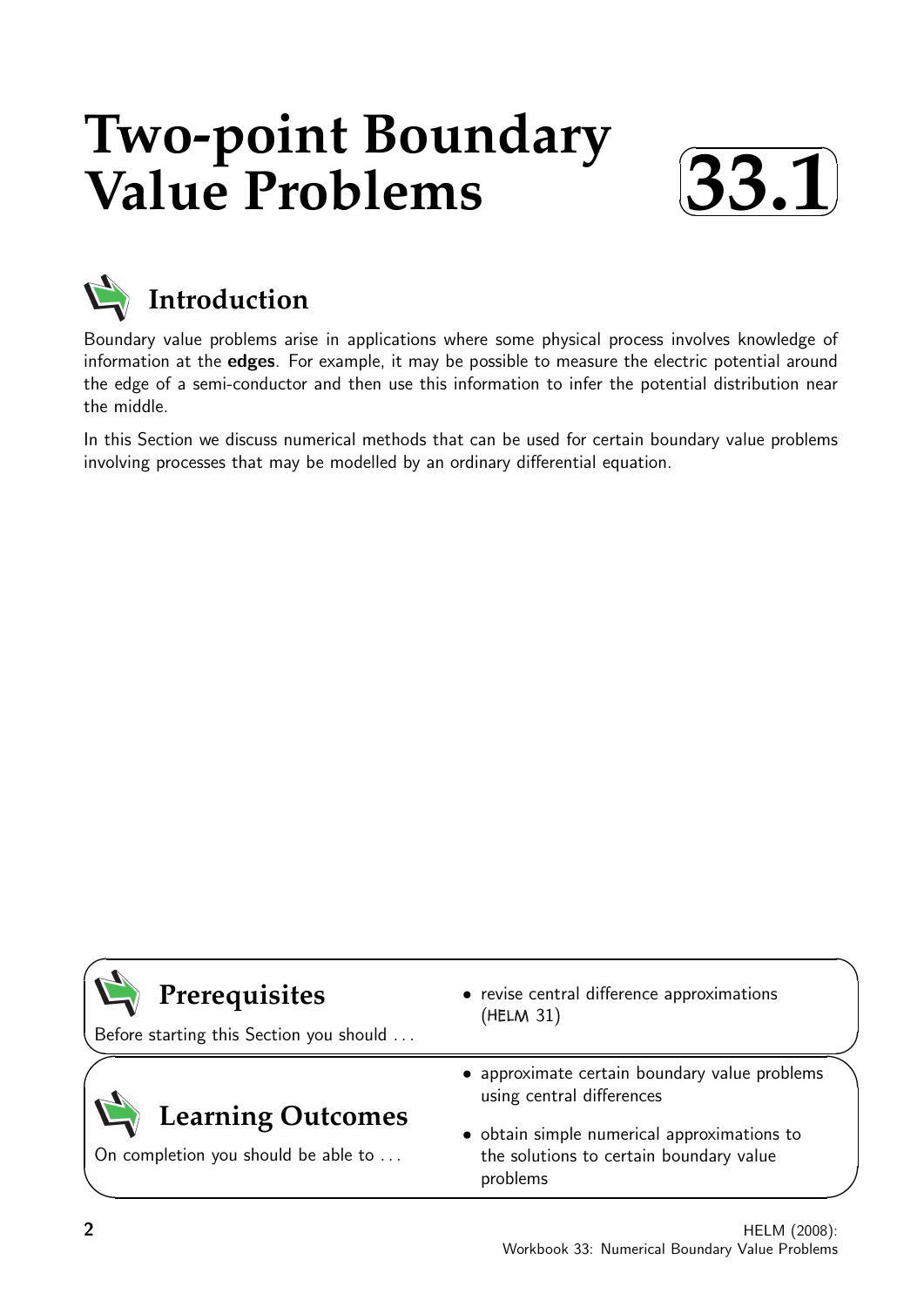### **1. Three point stencil**

Let us consider the boundary value problem defined by Equations (1):

$$
p(x)y''(x) + q(x)y'(x) + r(x)y(x) = s(x) \qquad (0 < x < \ell) \n a_0y'(0) + b_0y(0) = c_0 \n a_1y'(\ell) + b_1y(\ell) = c_1
$$
\n(1)

The first line is the differential equation, and the second and third lines are the boundary conditions which can involve derivatives.

It is our aim to approximate the solution of this problem numerically, and we adopt an approach similar to that seen in HELM 32.

We divide the interval  $0 < x < \ell$  into a number,  $J$  say, of subintervals each of equal width  $h = \ell/J$ . Our numerical solution will provide an approximation to  $y = y(x)$  at each value of x where two subintervals meet (see Figure 1).





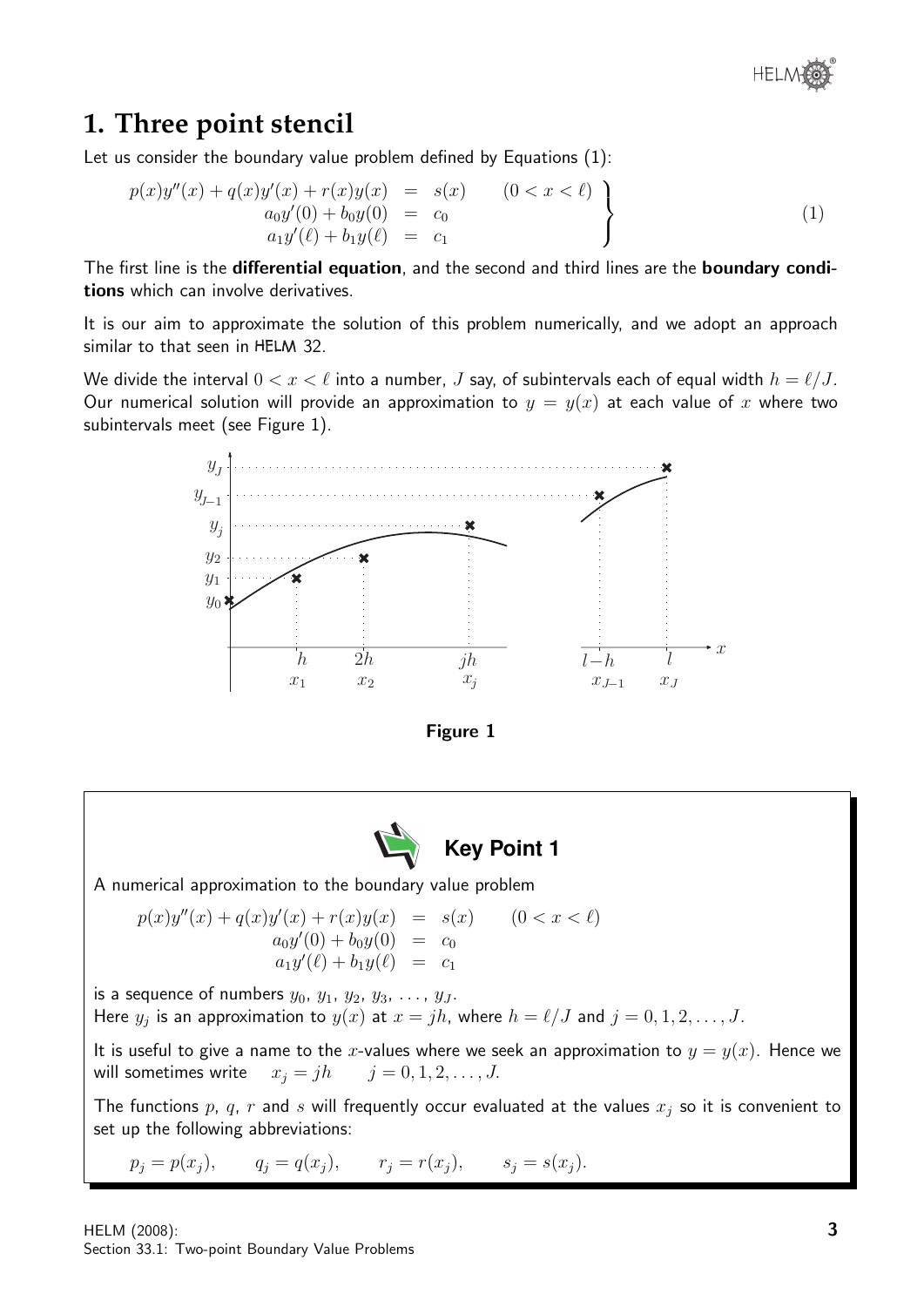A numerical approximation to Equations (1) can be found by approximating the derivatives by finite differences. Here we will approximate  $y''(x)$  and  $y'(x)$  by central differences to obtain

$$
p(x_j)\frac{y(x_j+h) - 2y(x_j) + y(x_j - h)}{h^2} + q(x_j)\frac{y(x_j+h) - y(x_j - h)}{2h} + r(x_j)y(x_j) \approx s(x_j)
$$

that is, on using the abbreviations established in Key Point 1,

$$
p_j \frac{y(x_j + h) - 2y(x_j) + y(x_j - h)}{h^2} + q_j \frac{y(x_j + h) - y(x_j - h)}{2h} + r_j y(x_j) \approx s_j
$$

which we use as the motivation for the numerical method

$$
p_j \frac{y_{j+1} - 2y_j + y_{j-1}}{h^2} + q_j \frac{y_{j+1} - y_{j-1}}{2h} + r_j y_j = s_j.
$$

This last equation can be rearranged, gathering together all the like  $y$ -terms. It neatens things further to multiply through by  $h^2$  as well, and the result of these manipulations appears in the following Key Point.



This approximation to the differential equation can be thought of as a three-point stencil linking three of the approximate  $y$ -values. The expression

$$
y_{j-1}\left(p_j - \frac{h}{2}q_j\right) + y_j\left(h^2r_j - 2p_j\right) + y_{j+1}\left(p_j + \frac{h}{2}q_j\right) = h^2s_j.
$$

is centred around  $x = x_j$  and involves  $y_{j-1}$ ,  $y_j$  and  $y_{j+1}$ . The general rule when dealing with a numerical stencil like this is to centre the stencil at every point where  $y$  is unknown. (This general rule will appear again, for example on page 13.)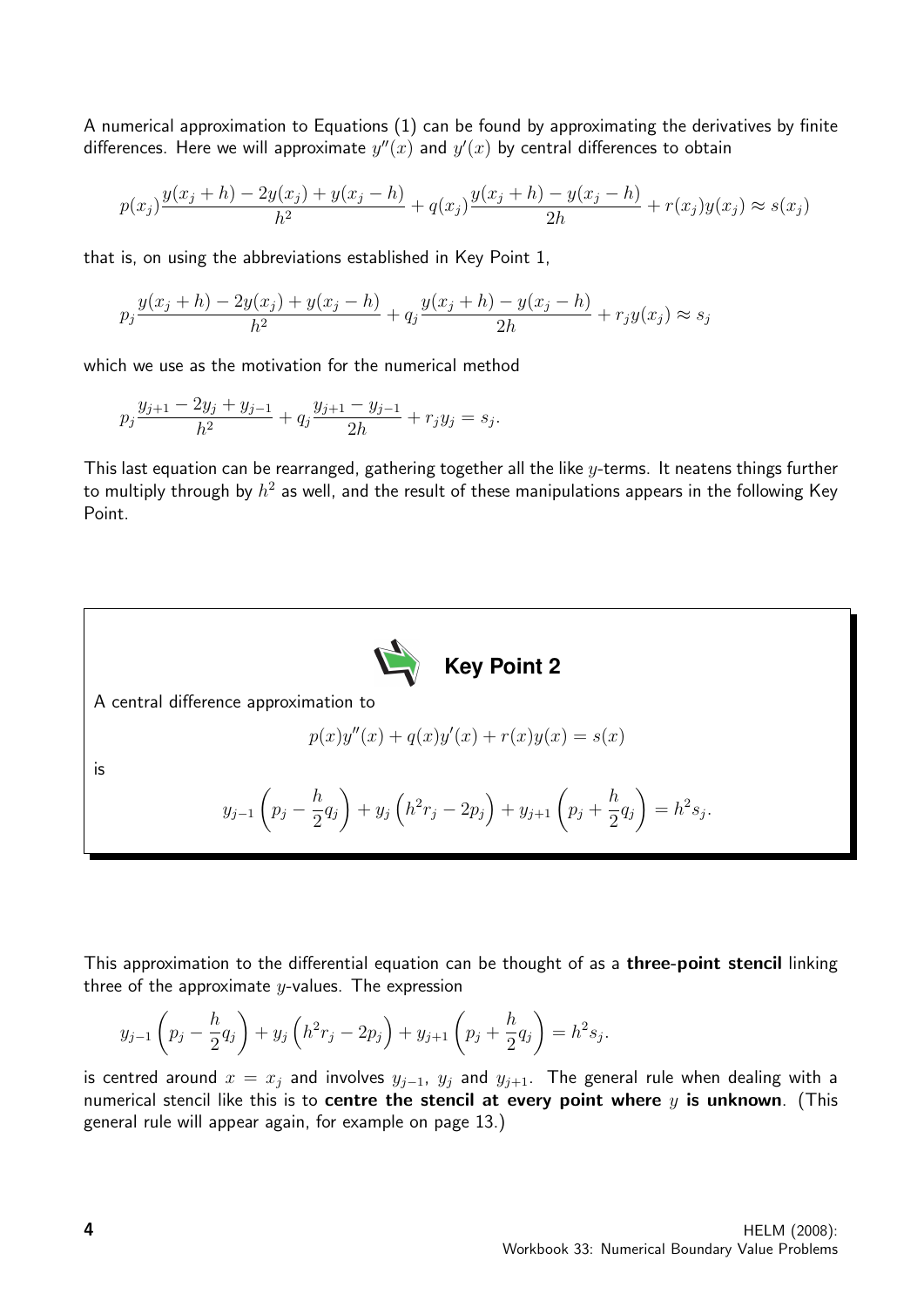



Centre the stencil at every x-point where  $y$  is unknown. This will give a set of equations for the unknown  $y$ -values, and we are guaranteed exactly as many equations as there are unknowns.

In the following Example, matters are simplified because the functions  $p, q, r$  and s are all constant.



$$
3y''(x) + 4y'(x) + 5y(x) = 7
$$
  
0 < x < 1.5  
y(0) = 2, y(1.5) = 2.

Using a mesh width of  $h = 0.5$ , obtain a central difference approximation to the differential equation and hence find  $y_j \approx y(jh)$ ,  $j = 1, 2$ .

#### Solution

In general, the central difference approximation to

$$
p(x)y''(x) + q(x)y'(x) + r(x)y(x) = s(x)
$$

is

$$
y_{j-1}\left(p_j - \frac{h}{2}q_j\right) + y_j\left(h^2r_j - 2p_j\right) + y_{j+1}\left(p_j + \frac{h}{2}q_j\right) = h^2s_j.
$$

In this case the coefficients are

$$
p_j - \frac{h}{2}q_j = 2,
$$
  $h^2r_j - 2p_j = -4.75,$   $p_j + \frac{h}{2}q_j = 4,$   $h^2s_j = 1.75.$ 

These values will be the same for all x because  $p$ ,  $q$ ,  $r$  and  $s$  are constants in this Example. Hence the general stencil is

$$
2y_{j-1} - 4.75y_j + 4y_{j+1} = 1.75
$$

In this case  $h = 0.5$ , and our numerical solution consists of the values

 $y_0 = y(0) = 2$  from the boundary condition  $y_1 \approx y(0.5)$  $y_2 \approx y(1)$  $y_3 = y(1.5) = 2$  from the boundary condition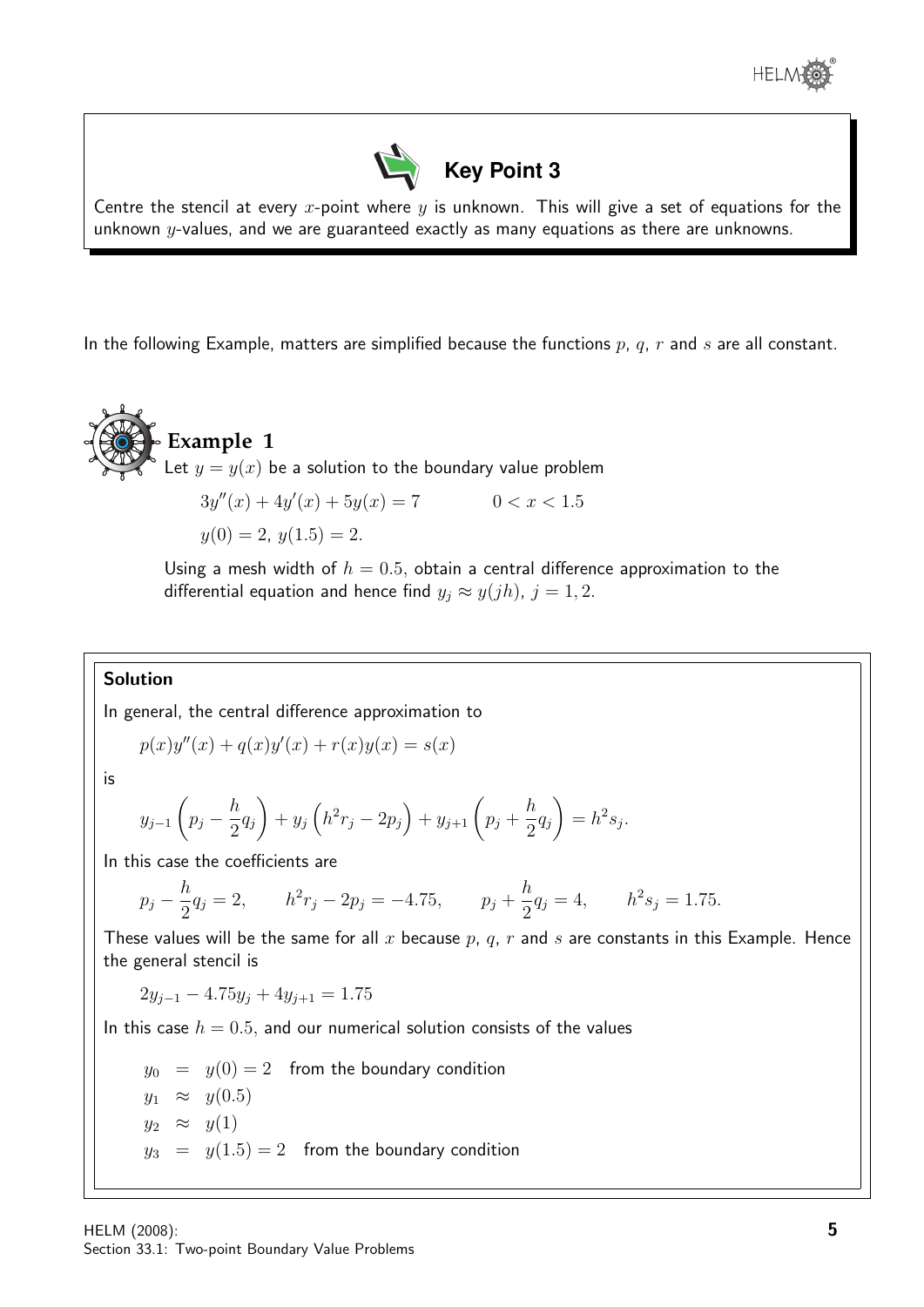#### Solution (contd.)

So there are two unknowns,  $y_1$  and  $y_2$ . We centre the stencil at each of the corresponding x values. Putting  $j = 1$  in the numerical stencil gives

 $2y_0 - 4.75y_1 + 4y_2 = 1.75$ 

Moving the stencil one place to the right, we put  $j = 2$  so that

 $2y_1 - 4.75y_2 + 4y_3 = 1.75$ 

In these two equations  $y_0$  and  $y_3$  are known from the boundary conditions and we move terms involving them to the right-hand side. This leads to the system of equations

$$
\begin{bmatrix} -4.75 & 4\\ 2 & -4.75 \end{bmatrix} \begin{bmatrix} y_1\\ y_2 \end{bmatrix} = \begin{bmatrix} -2.25\\ -6.25 \end{bmatrix}
$$

Solving this pair of simultaneous equations we find that

 $y_1 = 2.45$ ,  $y_2 = 2.35$ 

to 2 decimal places.

This approximation is shown in Figure 2 in which the numerical approximations to point values of  $y$ are shown as circles.



Figure 2

The question remains how close to the exact solution these approximations are. (Of course for Example 1 above it is possible to find the analytic solution fairly easily, but this will not usually be the case.)

A pragmatic way to deal with this question is to recompute the results with a smaller value of  $h$ . We know from HELM 31 that the central difference approximations get closer and closer to the derivatives which they approximate as h decreases. In Figure 3 the results for  $h = 0.5$  are given again as circles, and a computer has been used to find more accurate approximations to y using  $h = \frac{1.5}{7}$  $\frac{.5}{7}$  (shown as squares) and yet more accurate results (shown as dots) from using  $h=\frac{1.5}{10}.$  (This involves solving larger systems of equations than are manageable by hand. The methods seen in HELM 30 can be used to deal with these larger systems.)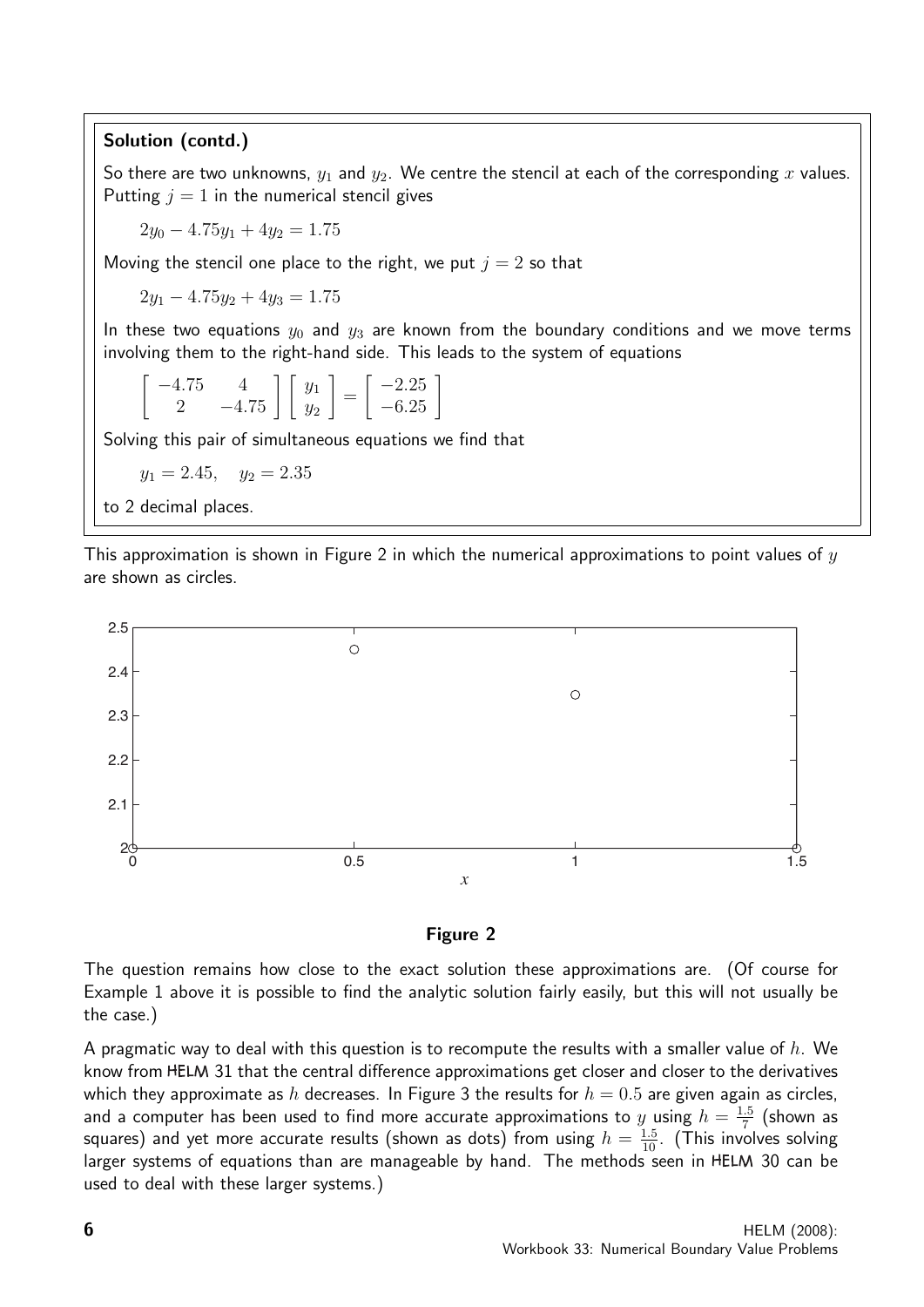



Figure 3

We can now have some confidence that the results we calculated using  $h = 0.5$  tended to overestimate the true values of  $y$ .

## **Example 2** Let  $y = y(x)$  be a solution to the boundary value problem  $y''(x) + 2y'(x) - 2y(x) = -3$  0 < x < 2  $y(0) = 1, y(2) = -2.$

Using a mesh width of  $h = 0.5$  obtain a central difference approximation to the differential equation and hence find simultaneous equations satisfied by the unknowns  $y_1$ ,  $y_2$  and  $y_3$ .

#### Solution

In this case the coefficients are

$$
p_j - \frac{h}{2}q_j = 0.5
$$
,  $h^2r_j - 2p_j = -2.5$ ,  $p_j + \frac{h}{2}q_j = 1.5$ ,  $h^2s_j = -0.75$ .

These values will be the same for all x because  $p$ ,  $q$ ,  $r$  and  $s$  are constants in this Example. Hence the general stencil is

$$
0.5y_{j-1} - 2.5y_j + 1.5y_{j+1} = -3
$$

Here we have  $h = 0.5$  and our numerical solution consists of the values

 $y_0 = y(0) = 1$  from the boundary condition  $y_1 \approx y(0.5)$  $y_2 \approx y(1)$  $y_3 \approx y(1.5)$  $y_4 = y(2) = -2$  from the boundary condition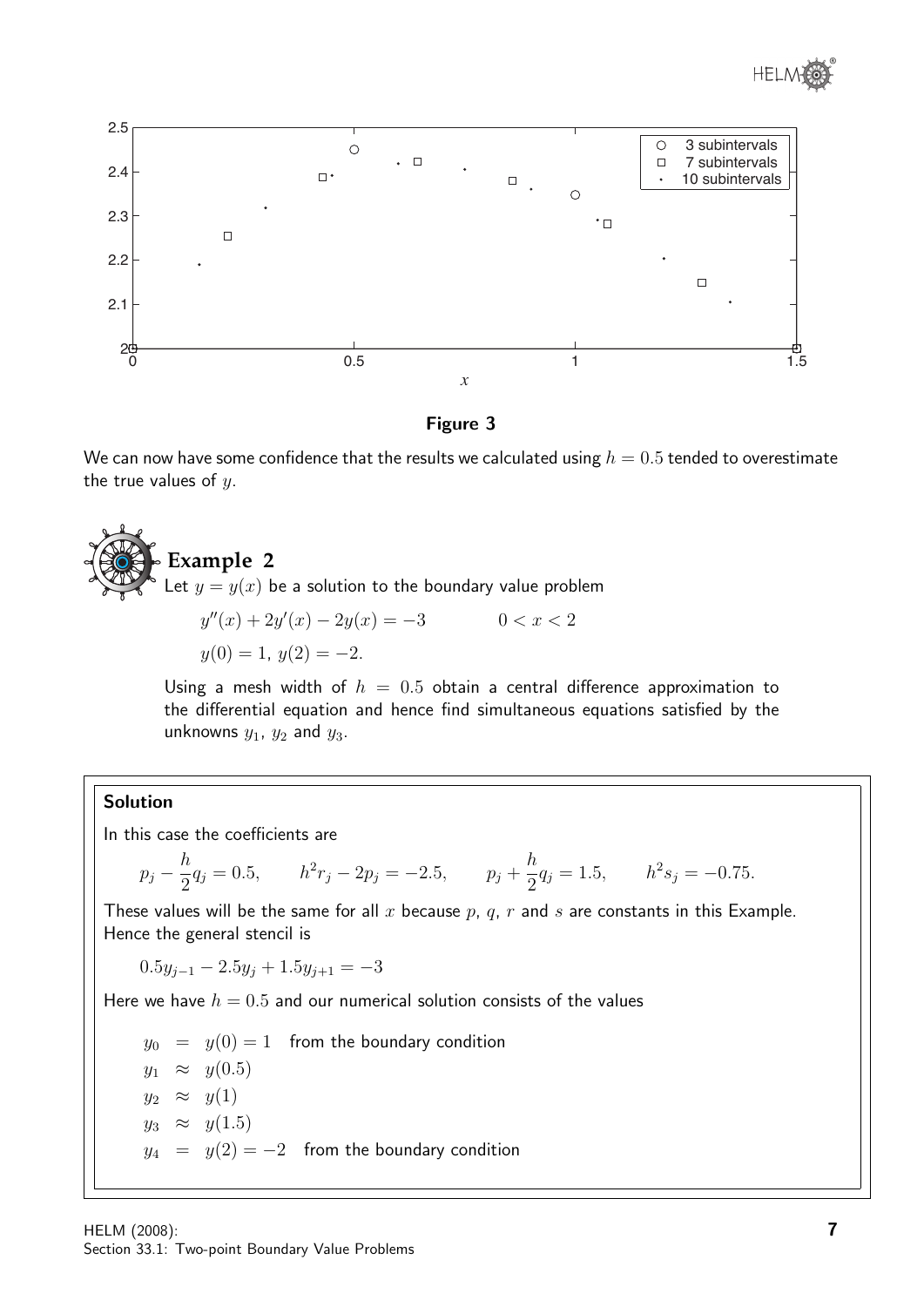#### Solution (contd.)

So there are three unknowns,  $y_1$ ,  $y_2$  and  $y_3$ . We centre the stencil at each of the corresponding x values. Putting  $j = 1$  in the numerical stencil gives

 $0.5y_0 - 2.5y_1 + 1.5y_2 = -0.75.$ 

Moving the stencil one place to the right, we put  $j = 2$  so that

 $0.5y_1 - 2.5y_2 + 1.5y_3 = -0.75$ 

and finally we let  $j = 3$  so that

 $0.5y_2 - 2.5y_3 + 1.5y_4 = -0.75$ 

In these three equations  $y_0$  and  $y_4$  are known from the boundary conditions and we move terms involving them to the right-hand side. This leads to the system of equations

|  |  |  | $\begin{bmatrix} -2.5 & 1.5 & 0 \\ 0.5 & -2.5 & 1.5 \\ 0 & 0.5 & -2.5 \end{bmatrix} \begin{bmatrix} y_1 \\ y_2 \\ y_3 \end{bmatrix} = \begin{bmatrix} -1.25 \\ -0.75 \\ 2.25 \end{bmatrix}$ |  |
|--|--|--|---------------------------------------------------------------------------------------------------------------------------------------------------------------------------------------------|--|

We can find (using methods from HELM 30, for example) that the solution to the system of equations in Example 2 is

 $y_1 = 0.39$   $y_2 = -0.18$   $y_3 = -0.94$  to 2 decimal places.



Let  $y = y(x)$  be a solution to the boundary value problem  $y''(x) + 4y'(x) = 4$   $0 < x < 1$  $y(0) = -2, y(1) = 3.$ 

Using a mesh width of  $h = 0.25$  obtain a central difference approximation to the differential equation and hence find a system of equations satisfied by  $y_j \approx y(jh)$ ,  $j = 1, 2, 3.$ 

#### Your solution

Work the solution on a separate piece of paper. Record the main results and your conclusions here.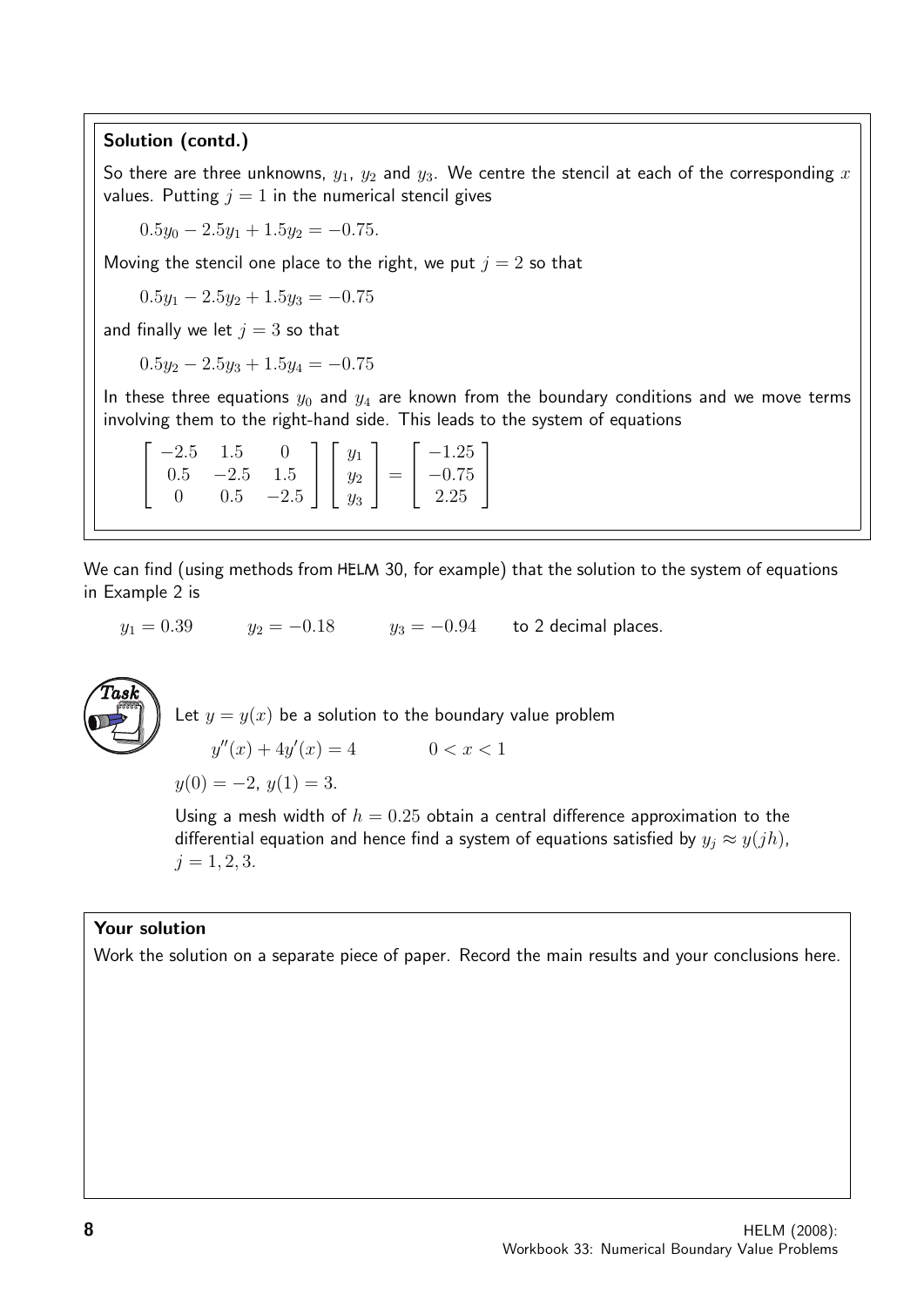

#### Answer

In general, the central difference approximation to

$$
p(x)y''(x) + q(x)y'(x) + r(x)y(x) = s(x)
$$

is

$$
y_{j-1}\left(p_j - \frac{h}{2}q_j\right) + y_j\left(h^2r_j - 2p_j\right) + y_{j+1}\left(p_j + \frac{h}{2}q_j\right) = h^2s_j.
$$

In this case the coefficients are

 $p_j - \frac{h}{2}$  $\frac{h}{2}q_j = 0.5,$   $h^2r_j - 2p_j = -2,$   $p_j + \frac{h}{2}$  $\frac{h}{2}q_j = 1.5, \qquad h^2 s_j = 0.25.$ 

These values will be the same for all  $x$  because  $p$ ,  $q$ ,  $r$  and  $s$  are constants in this Example. In this case  $h = 0.25$  and our numerical solution consists of the values

 $y_0 = y(0) = -2$  from the boundary condition  $y_1 \approx y(0.25)$  $y_2 \approx y(0.5)$  $y_3 \approx y(0.75)$  $y_4 = y(1) = 3$  from the boundary condition

So there are three unknowns,  $y_1$ ,  $y_2$  and  $y_3$ . We centre the stencil at each of the corresponding x values. Putting  $j = 1$  in the numerical stencil gives

 $0.5y_0 - 2y_1 + 1.5 = 0.25$ 

Moving the stencil one place to the right, we put  $j = 2$  so that

 $0.5y_1 - 2y_2 + 1.5 = 0.25$ 

and finally we let  $i = 3$  so that

 $0.5y_2 - 2y_3 + 1.5 = 0.25$ 

In these three equations  $y_0$  and  $y_4$  are known from the boundary conditions and we move terms involving them to the right-hand side. This leads to the system of equations

|     | 6.1  |      |       |   | .25      |
|-----|------|------|-------|---|----------|
| 0.5 | $-2$ | 1.5  | $y_2$ | = | $0.25\,$ |
|     | 0.5  | $-2$ | Yз    |   | 25       |

(And you might like to check that the solution to this system of equations is  $y_1 = 0.95$ ,  $y_2 = 2.1$ and  $y_3 = 2.65$ .)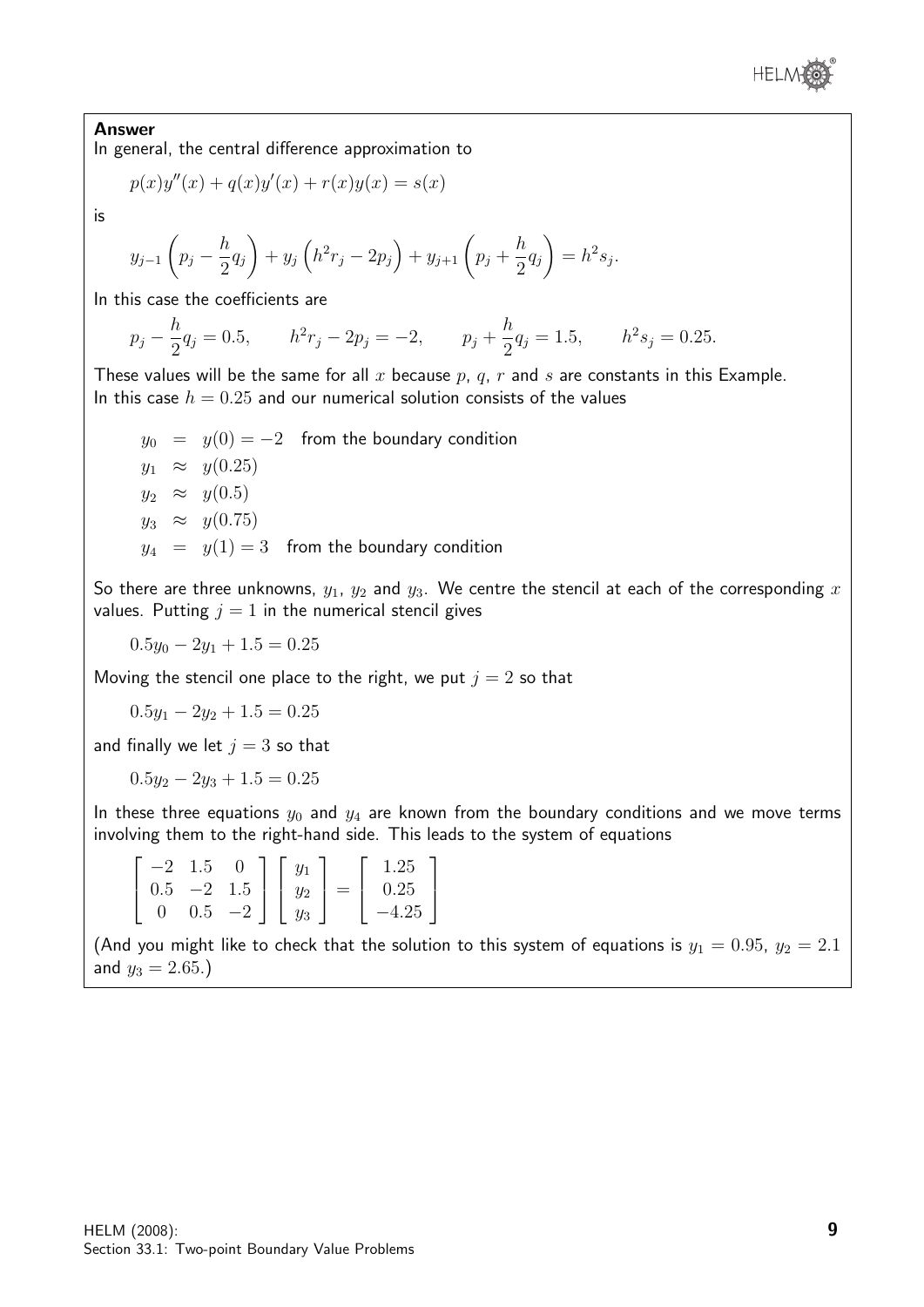

### **Example 3**

The temperature  $y$  of an electrically heated wire of length  $\ell$  is affected by local air currents. This situation may be modelled by

$$
\frac{d^2y}{dx^2} = -a - b(Y - y), \qquad (0 < x < \ell).
$$

Consider the case where  $\ell = 3$ ,  $a = 50$ ,  $b = 0.1$  and  $Y = 20$ °C and suppose that the ends of the wire are known (to 1 decimal place) to be at temperatures  $y(0) = 15.0$ °C and  $y(3) = 25.0$ °C.

Using a central difference to approximate the derivative and using 3 subintervals obtain approximations to the temperature  $\frac{1}{3}$  and  $\frac{2}{3}$  of the length along the wire.

#### Solution

This Example falls into the general case given at the beginning of this Section if we choose  $p = 1$ ,  $q = 0$ ,  $r = -0.1$  and  $s = -52$ . In this case  $h = 1$  and our numerical solution consists of the values

 $y_0 = y(0) = 15$  from the boundary condition  $y_1 \approx y(1)$  $y_2 \approx y(2)$  $y_3 = y(3) = 25$  from the boundary condition

So there are two unknowns,  $y_1$  and  $y_2$ . We centre the stencil at each of the corresponding x values. Putting  $j = 1$  in the numerical stencil gives

$$
y_0 - 2.1y_1 + y_2 = -52
$$

Moving the stencil one place to the right, we put  $j = 2$  so that

 $y_1 - 2.1y_2 + y_3 = -52$ 

In these two equations  $y_0$  and  $y_3$  are known from the boundary conditions and we move terms involving them to the right-hand side. This leads to the system of equations

$$
\left[\begin{array}{cc} -2.1 & 1\\ 1 & -2.1 \end{array}\right] \left[\begin{array}{c} y_1\\ y_2 \end{array}\right] = \left[\begin{array}{c} -67\\ -77 \end{array}\right]
$$

Solving this pair of simultaneous equations we find that

$$
y_1 = 63.8
$$
,  $y_2 = 67.1$ 

to 1 decimal place.

We conclude that the temperature  $\frac{1}{3}$  of the wire's length from the cooler end is approximately  $63.8^{\circ} \mathsf{C}$ and the temperature the same distance from the hotter end is approximately  $67.1^{\circ}$ C, where we have rounded these numbers to the same number of places as the given boundary conditions.

The Examples and Task above were such that p, q, r and s were each equal to a constant for all values of  $x$ . More realistic engineering applications may involve coefficients that vary, and the next Example is of this type.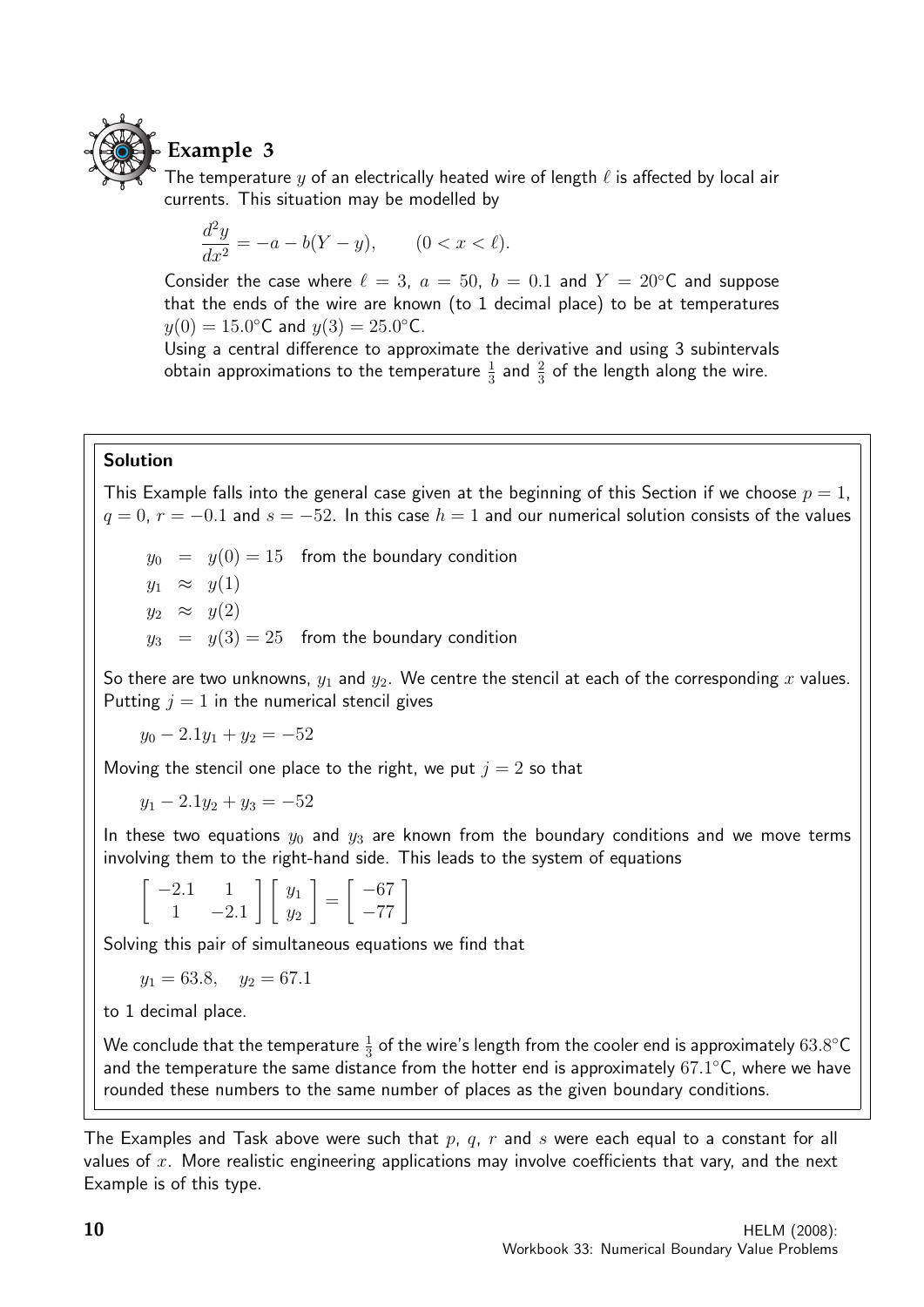

Let  $y = y(x)$  be a solution to the boundary value problem

$$
\ln(2+x)y''(x) + xy'(x) + (x+1)^2y(x) = \cos(x) \qquad 0 < x < 1.2
$$
\n
$$
y(0) = 0, \ y(1.2) = 2.
$$

Using a mesh width of  $h = 0.4$  obtain a central difference approximation to the differential equation and hence find  $y_i \approx y(jh)$ ,  $j = 1, 2$ .

#### Solution

In general, the central difference approximation to

$$
p(x)y''(x) + q(x)y'(x) + r(x)y(x) = s(x)
$$

is

$$
y_{j-1}\left(p_j - \frac{h}{2}q_j\right) + y_j\left(h^2r_j - 2p_j\right) + y_{j+1}\left(p_j + \frac{h}{2}q_j\right) = h^2s_j.
$$

The coefficients will vary with j in this Example because the functions  $p$ ,  $q$ ,  $r$  and  $s$  are not all constants. In this case  $h = 0.4$  and our numerical solution consists of the values

 $y_0 = y(0) = 0$  from the boundary condition  $y_1 \approx y(0.4)$  $y_2 \approx y(0.8)$  $y_3 = y(1.2) = 2$  from the boundary condition

So there are two unknowns,  $y_1$  and  $y_2$ . We centre the stencil at each of the corresponding x values. Putting  $j = 1$  in the numerical stencil gives

 $0.795469y_0 - 1.437337y_1 + 0.955469y_2 = 0.147370$ 

Moving the stencil one place to the right, we put  $j = 2$  so that

 $0.869619y_1 - 1.540839y_2 + 1.189619y_3 = 0.111473$ 

In these two equations  $y_0$  and  $y_3$  are known from the boundary conditions and we move terms involving them to the right-hand side. This gives the pair of equations

 $\lceil$  $\begin{bmatrix} -1.437337 & 0.955469 \\ 0.869619 & -1.540839 \end{bmatrix} \begin{bmatrix} y_1 \\ y_2 \end{bmatrix}$ 1 =  $\left[ \begin{array}{c} 0.147370 \\ -2.267766 \end{array} \right]$ 

Solving this pair of simultaneous equations we find that

 $y_1 = 1.40, \quad y_2 = 2.26$ 

to 2 decimal places.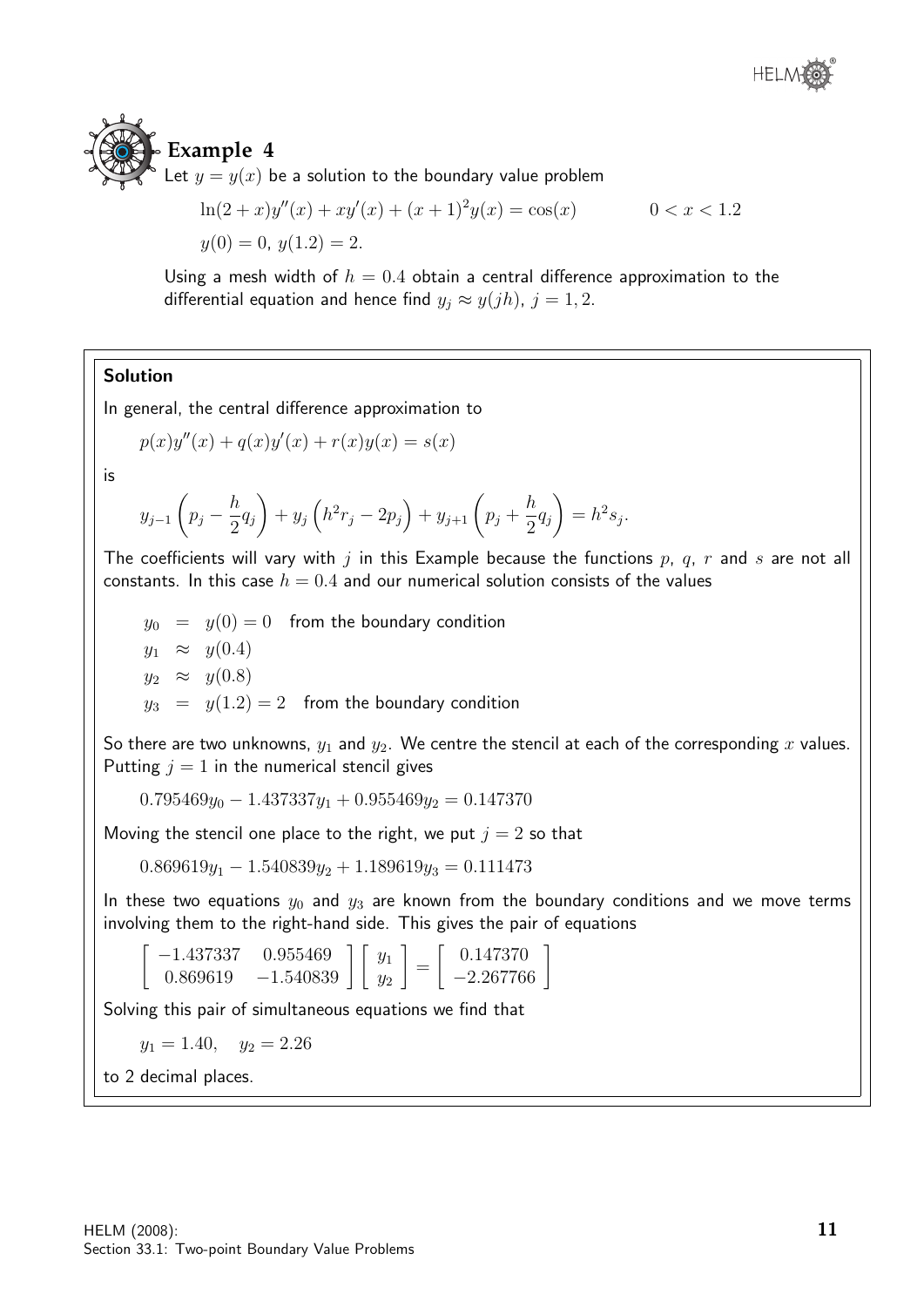Once again we can monitor the accuracy of the results obtained in the Example above by recomputing for a smaller value of  $h$ . In Figure 4 the values calculated are shown as circles and a computer has been used to obtain the more accurate results (shown as dots) obtained from choosing  $h=\frac{1.2}{20}.$ 



#### Figure 4

In the next Example we see that the derivative  $y'$  appears in the boundary condition at  $x=0$ . This means that y is not given at  $x = 0$  and we use the general rule given earlier in Key Point 3:

centre the stencil at every  $x$ -value where  $y$  is unknown.

So this implies that we must centre the stencil at  $x = 0$  and this will cause the value  $y_{-1}$  to appear. This is a **fictitious** value that plays no part in the solution we seek and we use the derivative boundary condition to get  $y_{-1}$  in terms of  $y_1$ . This is done with the central difference

$$
y'(0) \approx \frac{y_1 - y_{-1}}{2h}.
$$

The following Example implements this idea.

## **Example 5**

Let  $y = y(x)$  be a solution to the boundary value problem

$$
\ln(2+x)y''(x) + xy'(x) + 2y(x) = \cos(x) \qquad 0 < x < 1.2
$$
\n
$$
y'(0) = -1, \ y(1.2) = 2
$$

(Note the derivative boundary condition at  $x = 0.$ )

Using a mesh width of  $h = 0.4$  obtain a central difference approximation to the differential equation and hence find the system of equations satisfied by  $y_i \approx y(jh)$ ,  $j = 0, 1, 2.$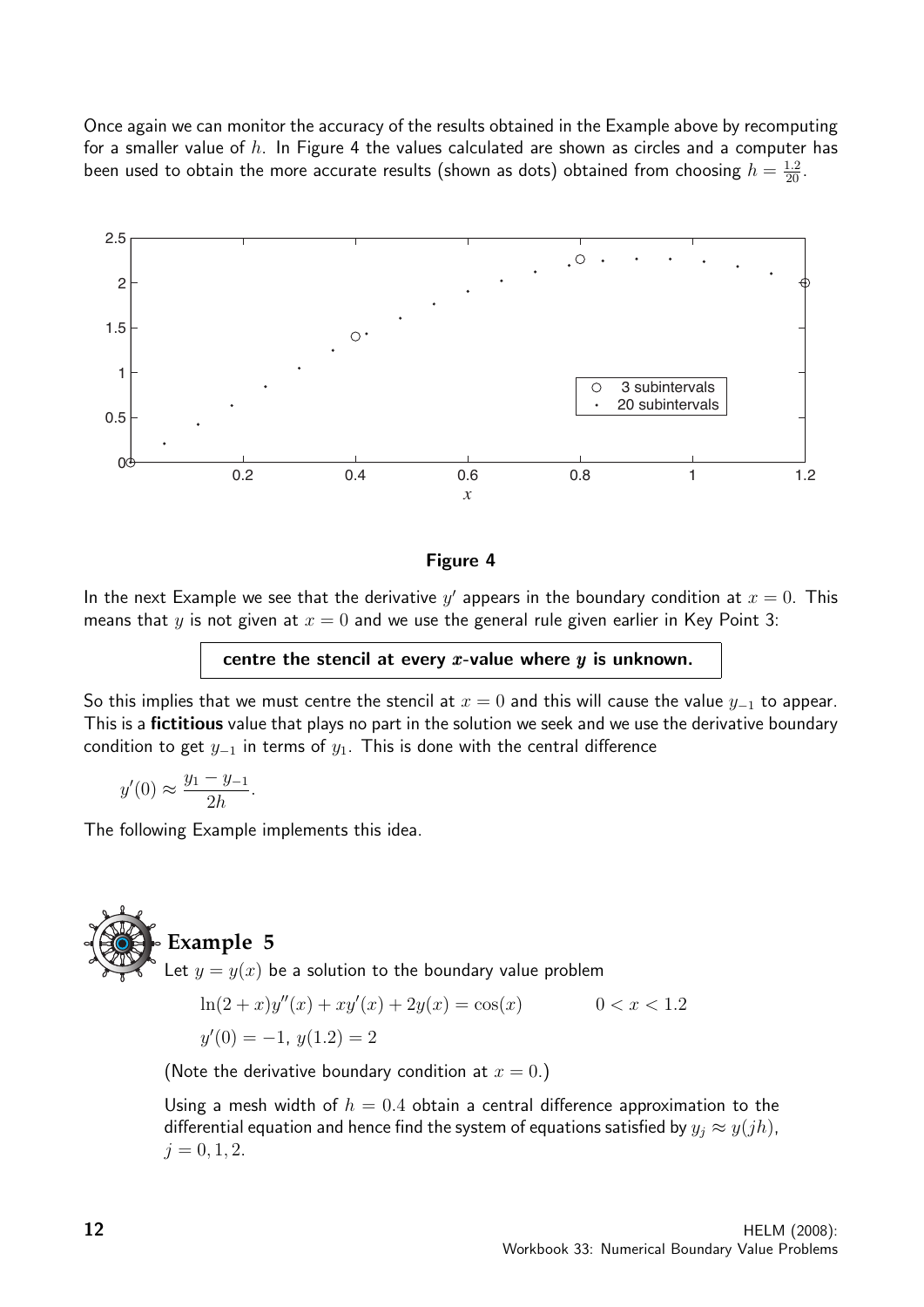

#### Solution

In general, the central difference approximation to

$$
p(x)y''(x) + q(x)y'(x) + r(x)y(x) = s(x)
$$

is

$$
y_{j-1}\left(p_j - \frac{h}{2}q_j\right) + y_j\left(h^2r_j - 2p_j\right) + y_{j+1}\left(p_j + \frac{h}{2}q_j\right) = h^2s_j.
$$

The coefficients vary with j in this Example because the functions  $p$ ,  $q$ ,  $r$  and  $s$  are not all constants. In this case  $h = 0.4$  and our numerical solution consists of the values

 $y_0 \approx y(0)$  which is **not** given by the boundary condition  $y_1 \approx y(0.4)$  $y_2 \approx y(0.8)$  $y_3 = y(1.2) = 2$  from the boundary condition

So there are three unknowns,  $y_0$ ,  $y_1$  and  $y_2$ . We centre the stencil at each of the corresponding x values. Putting  $j = 0$  in the numerical stencil gives

$$
0.693147y_{-1} - 1.066294y_0 + 0.6931472y_1 = 0.16
$$

which introduces the fictitious quantity  $y_{-1}$ . We attach a meaning to  $y_{-1}$  on using the boundary condition at  $x = 0$ . Approximating the derivative in the boundary condition by a central difference gives

$$
\frac{y_1 - y_{-1}}{2h} = -1 \quad \Rightarrow \quad y_{-1} = y_1 + 0.8
$$

and we use this to remove  $y_{-1}$  from the equation where it first appeared. Hence

 $-1.066294y_0 + 1.386294y_1 = 0.7145177$ 

The remaining steps are similar to previous Examples. Putting  $j = 1$  in the stencil gives

 $0.795469y_0 - 1.430937y_1 + 0.955469y_2 = 0.147370.$ 

Moving the stencil one place to the right, we put  $j = 2$  so that

 $0.869619y_1 - 1.739239y_2 + 1.189619y_3 = 0.111473$ 

In the last equation  $y_3$  is known from the boundary conditions and we move the term involving it to the right-hand side. This leaves us with the system of equations

$$
\begin{bmatrix} -1.066294 & 1.386294 & 0 \\ 0.795469 & -1.430937 & 0.955469 \\ 0 & 0.869619 & -1.739239 \end{bmatrix} \begin{bmatrix} y_0 \\ y_1 \\ y_2 \end{bmatrix} = \begin{bmatrix} 0.714518 \\ 0.147370 \\ -2.267766 \end{bmatrix}
$$

where the components are given to 6 decimal places.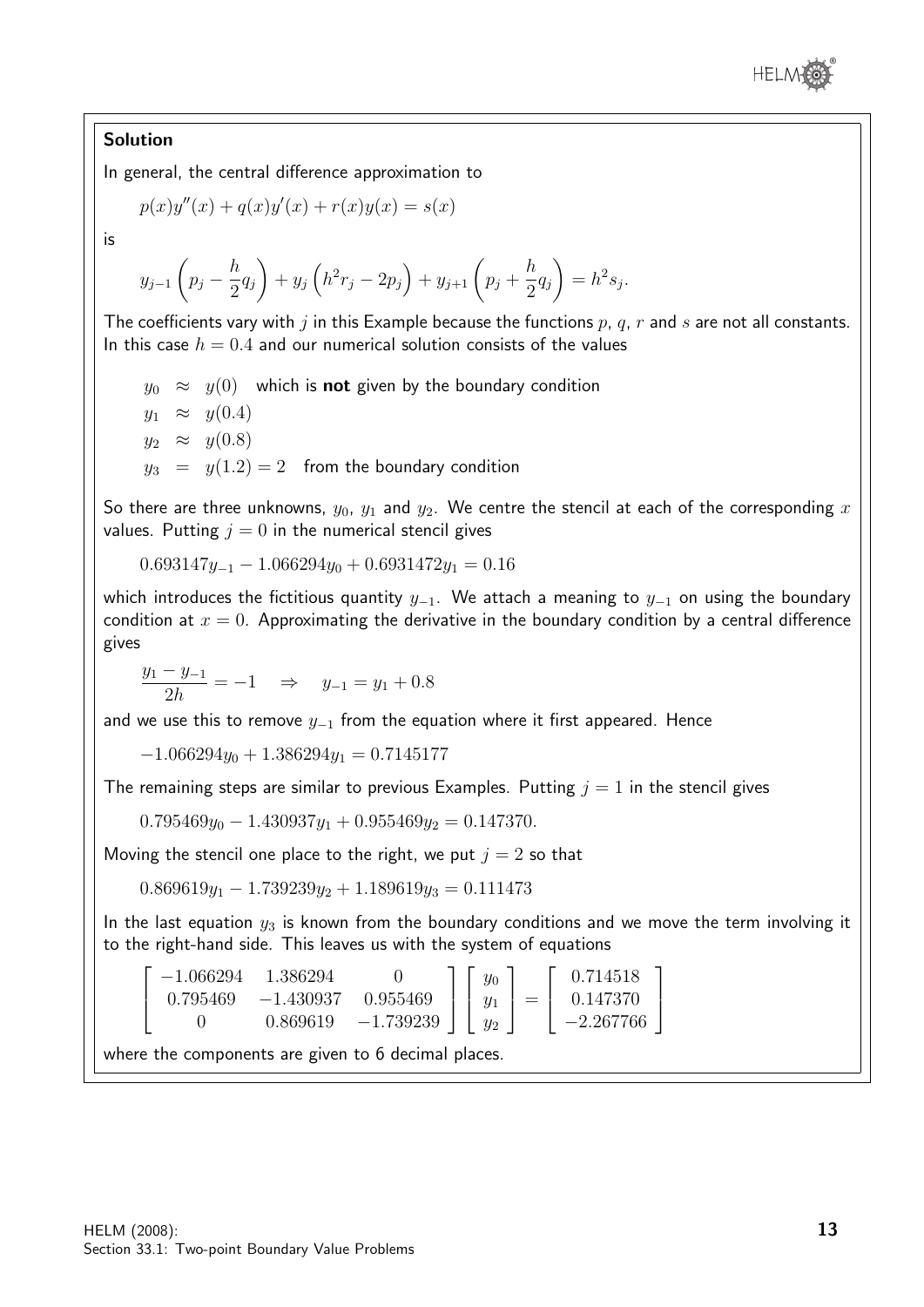#### **Exercises**

1. Let  $y = y(x)$  be a solution to the boundary value problem

$$
y''(x) - 2y'(x) + 3y(x) = 6
$$
  
0 < x < 0.75  

$$
y(0) = 2, y(0.75) = 1
$$

Using a mesh width of  $h = 0.25$  obtain a central difference approximation to the differential equation and hence find  $y_1 \approx y(0.25)$  and  $y_2 \approx y(0.5)$ .

2. Let  $y = y(x)$  be a solution to the boundary value problem

$$
2y''(x) + 3y'(x) = 5 \t 0 < x < 1.2
$$
  

$$
y(0) = -2, y(1.2) = 3
$$

Using a mesh width of  $h = 0.3$  obtain a central difference approximation to the differential equation and hence find a system of equations satisfied by  $y_1 \approx y(0.3)$ ,  $y_2 \approx y(0.6)$  and  $y_3 \approx y(0.9)$ .

3. Let  $y = y(x)$  be a solution to the boundary value problem

$$
y''(x) + x^2y'(x) + 3y(x) = x \qquad \qquad 0 < x < 1.5
$$

 $y'(0) = 2$ ,  $y(1.5) = 1$ . (Note the derivative boundary condition at  $x = 0$ .)

Using a mesh width of  $h = 0.5$  obtain a central difference approximation to the differential equation and hence find the system of equations satisfied by  $y_j \approx y(jh)$ ,  $j = 0, 1, 2$ .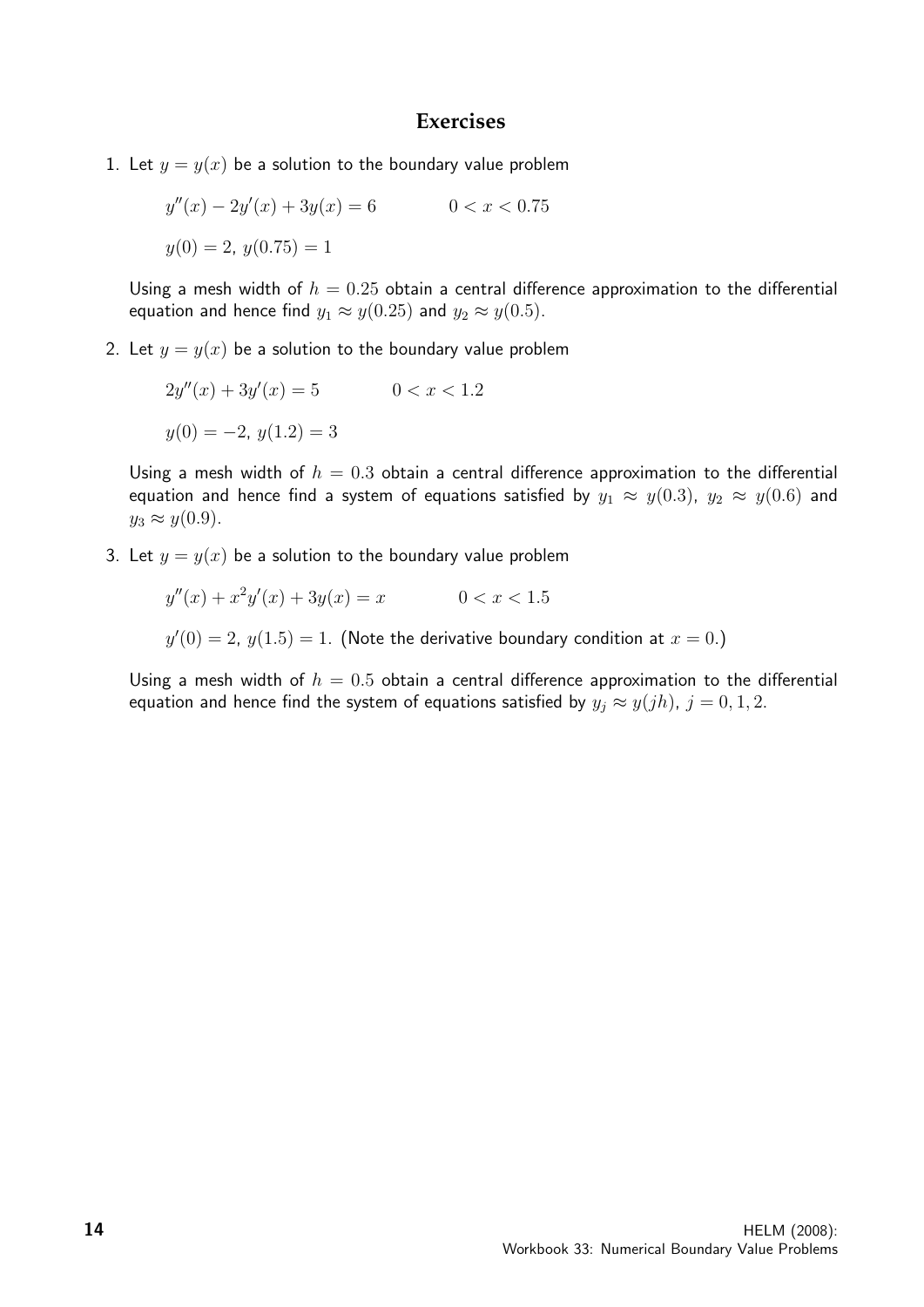

#### Answers

1. In general, the central difference approximation to

$$
p(x)y''(x) + q(x)y'(x) + r(x)y(x) = s(x)
$$

is

$$
y_{j-1}\left(p_j - \frac{h}{2}q_j\right) + y_j\left(h^2r_j - 2p_j\right) + y_{j+1}\left(p_j + \frac{h}{2}q_j\right) = h^2s_j.
$$

In this case the coefficients are

$$
p_j - \frac{h}{2}q_j = 1.25
$$
,  $h^2r_j - 2p_j = -1.8125$ ,  $p_j + \frac{h}{2}q_j = 0.75$ ,  $h^2s_j = 0.375$ .

These values will be the same for all x because  $p$ ,  $q$ ,  $r$  and  $s$  are constants in this Example. In this case  $h = 0.25$  and our numerical solution consists of the values

 $y_0 = y(0) = 2$  from the boundary condition  $y_1 \approx y(0.25)$  $y_2 \approx y(0.5)$  $y_3 = y(0.75) = 1$  from the boundary condition

So there are two unknowns,  $y_1$  and  $y_2$ . We centre the stencil at each of the corresponding x values. Putting  $j = 1$  in the numerical stencil gives

$$
1.25y_0 - 1.8125y_1 + 0.75y_2 = 0.375
$$

Moving the stencil one place to the right, we put  $j = 2$  so that

$$
1.25y_1 - 1.8125y_2 + 0.75y_3 = 0.375
$$

In these two equations  $y_0$  and  $y_3$  are known from the boundary conditions and we move terms involving them to the right-hand side. This leads to the system of equations

$$
\begin{bmatrix} -1.8125 & 0.75 \\ 1.25 & -1.8125 \end{bmatrix} \begin{bmatrix} y_1 \\ y_2 \end{bmatrix} = \begin{bmatrix} -2.125 \\ -0.375 \end{bmatrix}
$$

with solution

 $y_1 = 1.76$ ,  $y_2 = 1.42$ 

to 2 decimal places.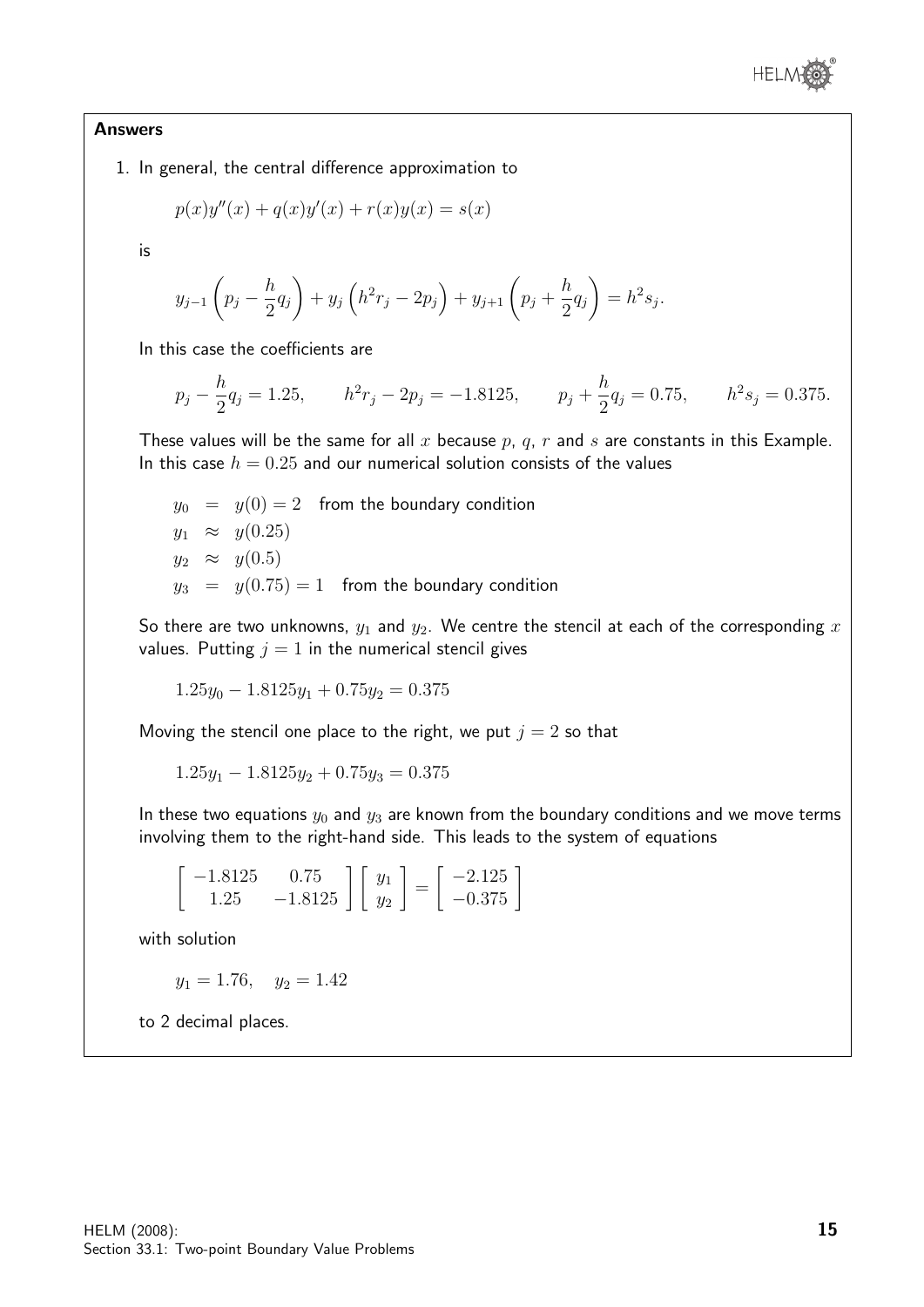Answers

2. In general, the central difference approximation to

$$
p(x)y''(x) + q(x)y'(x) + r(x)y(x) = s(x)
$$

is

$$
y_{j-1}\left(p_j - \frac{h}{2}q_j\right) + y_j\left(h^2r_j - 2p_j\right) + y_{j+1}\left(p_j + \frac{h}{2}q_j\right) = h^2s_j.
$$

In this case the coefficients are

$$
p_j - \frac{h}{2}q_j = 1.55
$$
,  $h^2r_j - 2p_j = -4$ ,  $p_j + \frac{h}{2}q_j = 2.45$ ,  $h^2s_j = 0.45$ .

These values will be the same for all x because  $p$ ,  $q$ ,  $r$  and  $s$  are constants in this Example. In this case  $h = 0.3$  and our numerical solution consists of the values

 $y_0 = y(0) = -2$  from the boundary condition  $y_1 \approx y(0.3)$  $y_2 \approx y(0.6)$  $y_3 \approx y(0.9)$  $y_4 = y(1.2) = 3$  from the boundary condition

So there are three unknowns,  $y_1$ ,  $y_2$  and  $y_3$ . We centre the stencil at each of the corresponding x values. Putting  $j = 1$  in the numerical stencil gives

 $1.55y_0 - 4y_1 + 2.45 = 0.45$ 

Moving the stencil one place to the right, we put  $j = 2$  so that

 $1.55y_1 - 4y_2 + 2.45 = 0.45$ 

and finally we let  $j = 3$  so that

 $1.55y_2 - 4y_3 + 2.45 = 0.45$ 

In these three equations  $y_0$  and  $y_4$  are known from the boundary conditions and we move terms involving them to the right-hand side. This leads to the system of equations

|                | $-4$ 2.45 | $\bigcap$ | $\vert y_1$ | 3.55                                |
|----------------|-----------|-----------|-------------|-------------------------------------|
|                |           |           |             | 1.55 $-4$ 2.45     $y_2$   =   0.45 |
| $\overline{0}$ | 1.55      |           |             | $-4$     $y_3$     $-6.9$           |